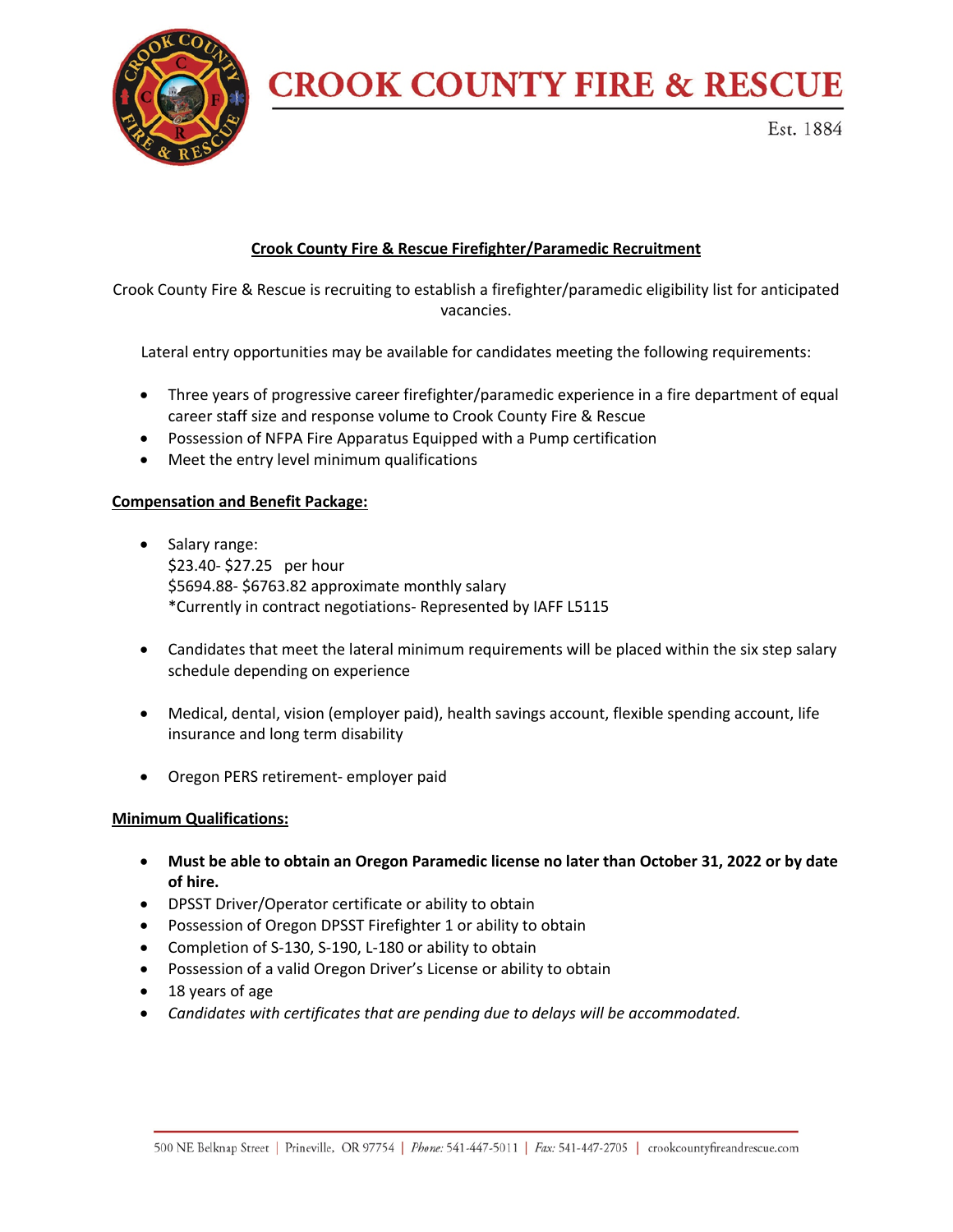# **Desirable Qualifications:**

- DPSST Fire Apparatus Equipped with a Fire Pump certificate
- AAS Structural Fire Science
- Four year college degree
- NWCG Firefighter Type 1

# **Application:**

- Individuals interested in employment with Crook County Fire & Rescue must submit a completed application and cover letter. *Please ensure your cover letter confirms you meet the minimum qualifications or lateral minimum qualifications. If the applicant is not yet an Oregon Paramedic they must describe in detail how they will be able to meet the October 31, 2022 Oregon Paramedic license requirement.*
- Additional application requirements can be found on the job application.
- Applications may be obtained from the district website: www.crookcountyfireandrescue.com
- **Completed applications must be received no later than 1700 hours on April 22, 2022 at Crook County Fire & Rescue 500 NE Belknap Prineville, OR 97754. Applications may be delivered inperson or mailed or emailed to (dpickhardt@ccf-r.com). No other delivery options are available.**

| Step 1 | Application/Cover<br>Letter               | Scored based on<br>completion and proof<br>candidate meets<br>minimum qualifications | Successful candidates<br>will be invited to take<br>the written test                                                       |
|--------|-------------------------------------------|--------------------------------------------------------------------------------------|----------------------------------------------------------------------------------------------------------------------------|
| Step 2 | <b>Written Test</b>                       | Passing point to be<br>determined                                                    | Successful candidates<br>will be contacted and<br>scheduled for a phone<br>interview (if utilized)                         |
| Step 3 | Phone Interview (If<br>utilized)          | 70% minimum passing<br>score required                                                | Successful candidates<br>will be invited to<br>participate in the<br>practical skills<br>assessment and panel<br>interview |
| Step 4 | <b>Practical EMS Skills</b><br>Assessment | 70% minimum passing<br>score required                                                | Anticipated test date:<br><b>TBD</b>                                                                                       |
| Step 5 | Panel Interview                           | 70% minimum passing<br>score required                                                | Anticipated test date:<br>TBD                                                                                              |

# **Application Screening and Testing Process:**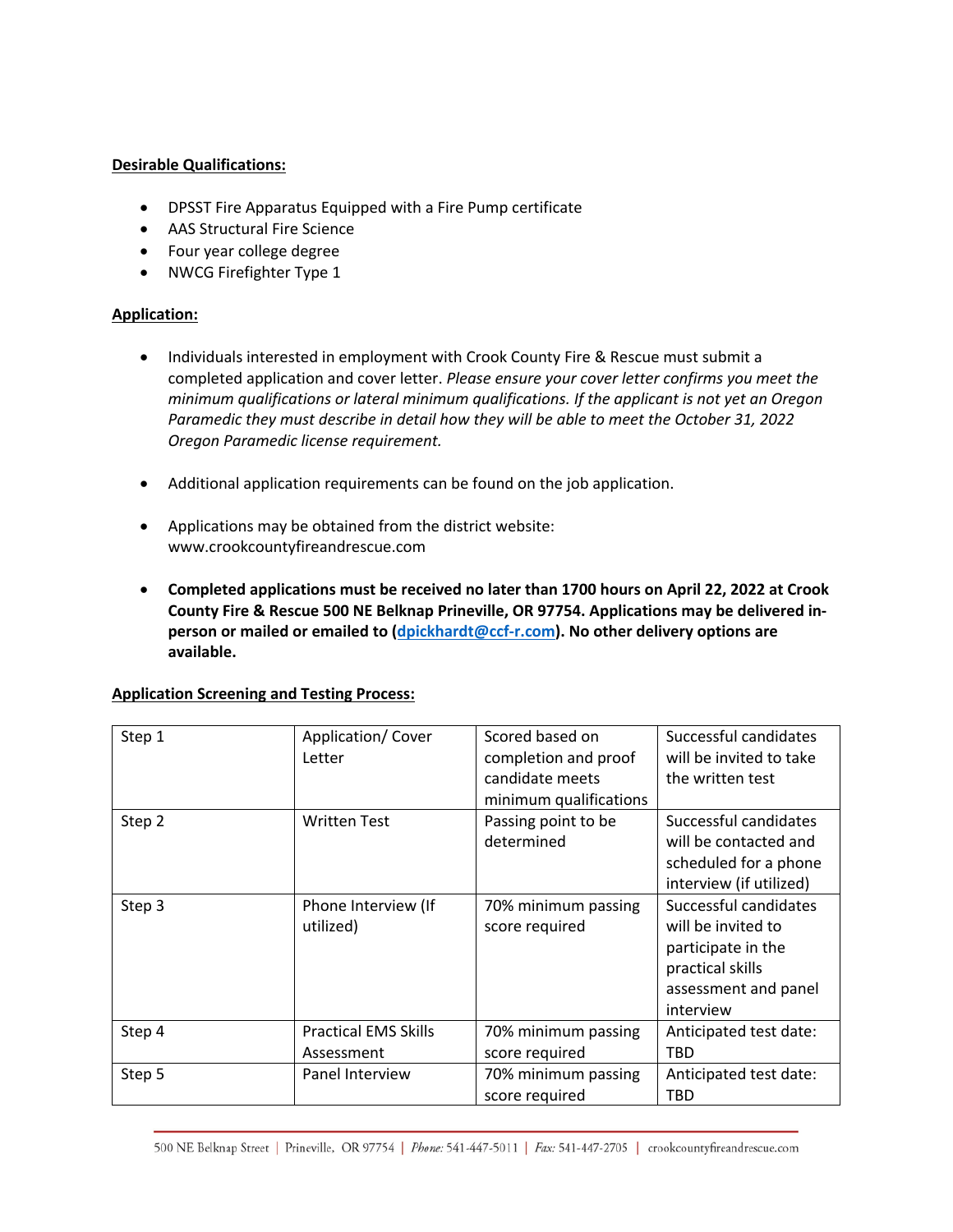- Candidates will be notified via email as to their status in the recruitment process. At the completion of Step 5 the list will be utilized to fill future vacancies.
- Top candidates will be invited back for an interview with the Crook County Fire & Rescue Fire Chief.
- A final job offer will be contingent on successful completion of a background process, medical physical and psychological exam.

# **Physical Ability Requirement:**

- Candidates will be required to have a successful CPAT certificate at time of hire.
	- o *Due to current challenges with limited CPAT testing capacity, consideration will be given for other options including an in-house physical ability test or proof of a scheduled CPAT.*

# **Questions or additional information please contact:**

Dave Pickhardt Deputy Chief Crook County Fire & Rescue 541-447-5011 (Office) 541-977-3493 (Cell) dpickhardt@ccf-r.com